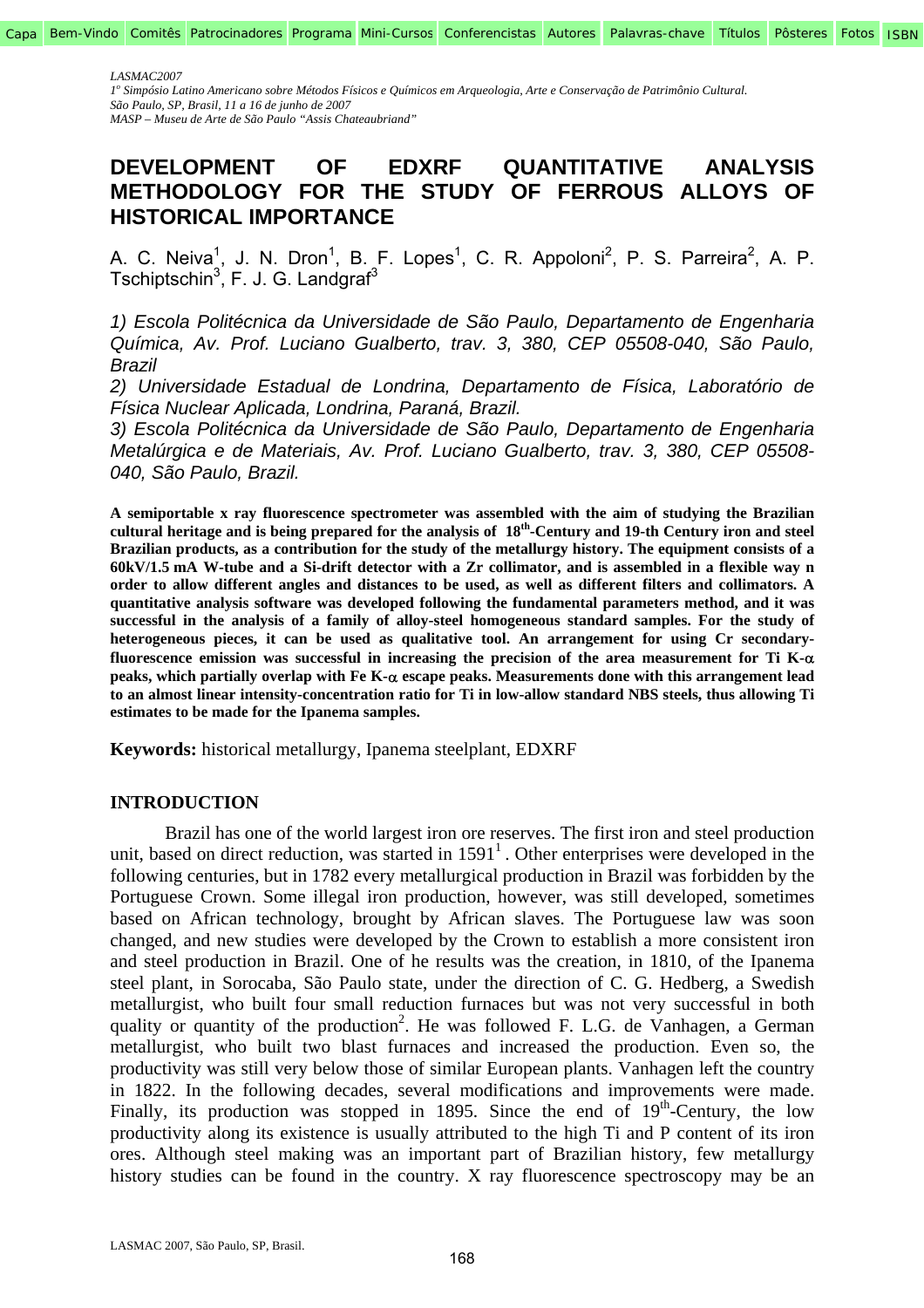*1o Simpósio Latino Americano sobre Métodos Físicos e Químicos em Arqueologia, Arte e Conservação de Patrimônio Cultural. São Paulo, SP, Brasil, 11 a 16 de junho de 2007 MASP – Museu de Arte de São Paulo "Assis Chateaubriand"* 

important tool for these studies, because it is a non-destructive technique and can be used *in situ* at museums, historical sites, mines, and so on. In the case of Ipanema samples, this technique can be used for analyzing a large number of samples *in situ,* so that those with high Ti contents could be identified, and some of them could be selected for metallography and XRD analysis.

To check if the technique was adequate for this purpose, a semiportable energydispersive x ray fluorescence (EDXRF) spectrometer was used to analyze three steel pieces found in the ruins of Ipanema Steelplant. It was used, as well, for initial analysis of ironware from a 19<sup>th</sup>-Century house at the region of Cananéia, São Paulo.

### **EXPERIMENTAL**

The spectrometer consists of an X-ray generator and an X-ray detector. The generator is an Ital Structures W-tube, with voltage range from 22 to 60kV and current from 0.12 to 1.5 mA. The detector is a Ketek AXAS Si-drift one, with Peltier cooling, linked to a Ketek 4k-channel analog-digital converter. A Pb collimator with a 1,3 mm-diameter hole turns the  $8^\circ$ original incident beam into a 40' beam. Most measurements were made with an angle of  $90^{\circ}$ between incident beam and detector, both at  $45^\circ$  of the sample surface. At this arrangement, the minimum distance between sample and detector is 8 mm. Refrigerated water cooling was used in order to keep the detector case below  $20^{\circ}$ C, thus assuring a peak FWHM of around 150 eV. For special experiments, Cr filters and Cr secondary emitters were used. The filters were obtained by electrodeposition of 30 to 50µm-thick Cr layers over 2mm-thick carbon disks. The Cr layers were obtained by eletrodeposition of 50µm-thick Cr layers on steel. When using the secondary emitters, the sample-detector distance was increased to 20 mm and the angle between the incident ray and the detector was reduced to  $60^\circ$ . Most measurements were made at 45kV and 0.3mA, for 500s. Calibration measurements with alloy-steels were done at 35, 40, 45 and 50kV, for 300s, 250s, 200s and 150s, respectively, and 0.3mA. Measurements of the historical pieces and of NBS low-alloy steel standards were made at 45kV, 0.3mA and 500s, when the conventional arrangement was used. When the special secondary-emission arrangement was used, the measurements were made at 45kV, 1.0mA and 1000s. Characteristic, escape and sum peaks were identified with special routines n Microsoft Excel. Peak area determination was done with AXIL-QXAS software.<sup>3</sup>

Three pieces obtained at Ipanema were studied (Figure 1-a). All of them are covered with corrosion products and mineral sediments. One of them, the pin, had been cut in the recent past for analysis. The surface of the cut is clean. Another piece, a door bolt found in a 19th–Century house in Cananéia, São Paulo, is composed of three parts, assembled together (Figure 1-b). It is partially covered by a blue paint. The regions without the paint are covered by a stable and thin corrosion layer. Measurements were made in the polished region or the regions without paint.

A software for quantitative and qualitative analysis was developed based on fundamental parameters of the elements of the sample, as the wavelengths of the emitted lines, the mass attenuation coefficients in function of the wavelength, the absorption edge for each series, the fluorescence yield for each series, the absorption jump ratios for each series, and the relative intensity factor for the lines of each series. The method takes into account the incidence and take-off angles and the intensity of the incident wavelength in function of wavelength. As the influence of tertiary fluorescence is usually very low,  $\phi$  only primary and secondary fluorescence were considered. The expression for primary and secondary fluorescence for thick samples was taken from Criss and Birks.<sup>5</sup> Values for the fundamental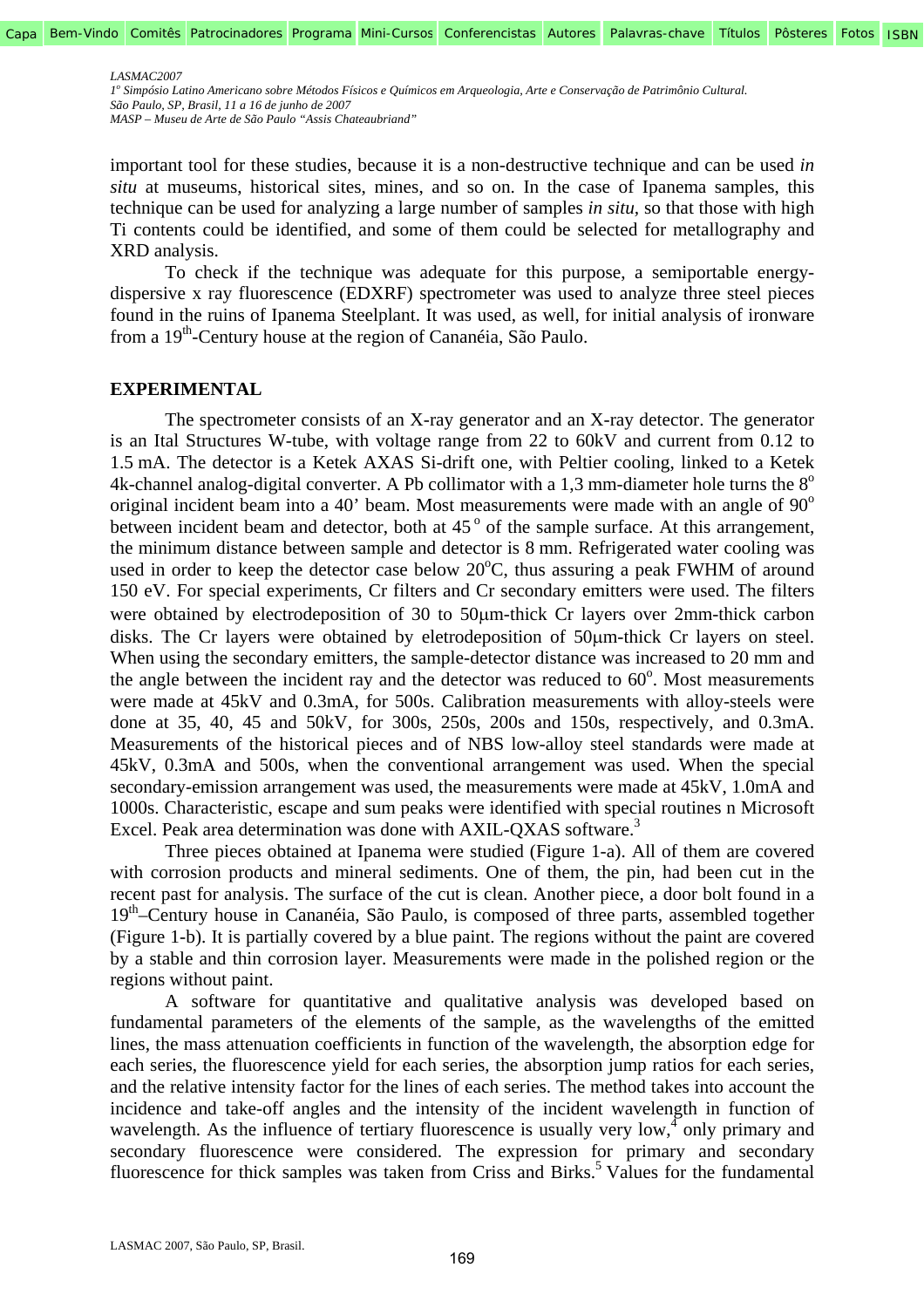*1o Simpósio Latino Americano sobre Métodos Físicos e Químicos em Arqueologia, Arte e Conservação de Patrimônio Cultural. São Paulo, SP, Brasil, 11 a 16 de junho de 2007* 

*MASP – Museu de Arte de São Paulo "Assis Chateaubriand"* 

parameters were taken from Markowicz<sup>6</sup> and NIST databases.<sup>7</sup> Intensity versus wavelength profiles for side-window W-tubes operated at 40, 45, 50 and 60kV were taken from Arai et  $a^{2}$ .<sup>8</sup> From the above calculation, one obtains the theoretical intensities of the desired lines for a given composition of the sample. These results can be compared to the experimental intensities obtained for standard samples, so that correction factors can be calculated. These factors account for both equipment and sample variables, and therefore should be calculated for each set of experimental conditions and for each family of samples. Even for a family of samples with close compositions, these factors can be assumed as composition or intensity functions. In our software, the factors were calculated as linear functions of intensity, with no constraint for zero.

For an unknown sample, the composition should be obtained by an iterative method. A first guess gives rise to theoretical intensities which, after corrected by the calibration factors, are compared to the experimental values. The difference between the calculated and the experimental values is then used to modify the guess. This process is repeated until convergence is attained. It should be emphasized that reaching all the experimental intensities with the model up to some small limit sometimes is mathematically impossible, because there is a unary correlation between compositions and intensities. Therefore, two convergence criteria were adopted: a) reach the experimental compositions within a given precision, or b) repeat previous calculated intensities within a given precision. It was observed the only the second one is really necessary, because if the first one is attained, the second one will be attained soon later. Figure 2 compares the calculated intensities of Fe K- $\alpha$  peaks to the experimental ones at 45kV for seven steel samples which had been analyzed by certified chemical methods (Table 1). One observes that a good qualitative agreement was obtained, as the relative position of every calculated value is closely the same of the experimental value. This is very clear, for instance, for samples 2 and 5, which have almost the same Fe content, and very different peak intensities, due to the absorption-enhancement effects of the other components. For these samples, at 45kV, the correction factor for Fe K- $\alpha$ , K = I<sub>experimental</sub> / I<sub>calculated</sub>, was determined as K =  $0.5005 + 0.0052 \cdot$  I<sub>experimental</sub>, with R<sup>2</sup> = 0,9783. Figure 3 shows the correlation between the calculated intensity, so corrected, and the experimental intensity. For comparison, the same kind of graph is shown in the inset of Figure 3, using linear correlation instead of the fundamental parameters method, for the same samples. One observes that a very poor  $R^2$  value is obtained. Table 1 also compares the certified and the calculated compositions for sample 3CD, which was not used to obtain the above correction factors. One observes that a very good agreement was obtained for Fe, Cr and Mo. In this work, due to he heterogeneous nature of the samples and the presence of surface layers, this software was used as a qualitative tool.

#### **RESULTS**

### **a) Ipanema pieces and NBS standards**

Figure 4 shows the spectrum obtained at the surface of the disc shown in Figure 1-a. One observes peaks of Ca, P, Ti, Cr, Mn, Fe, Ni, Cu, Zn, Pb and Zr. Pb peaks were verified to come only from the tube collimator. Zr peaks, by comparison to the spectra of Zr-free steels, are very probably originated only from the detector collimator. As Ti is an important element for the analysis of Ipanema steels, the inset shows a detail of its  $K-\alpha$  peak. It is close to the Fe K-α escape peak and to the Ba L-α peak, which increases the uncertainty of its area measurement. To improve the measurement of the Ti K- $\alpha$  peaks, we tried to obtain spectra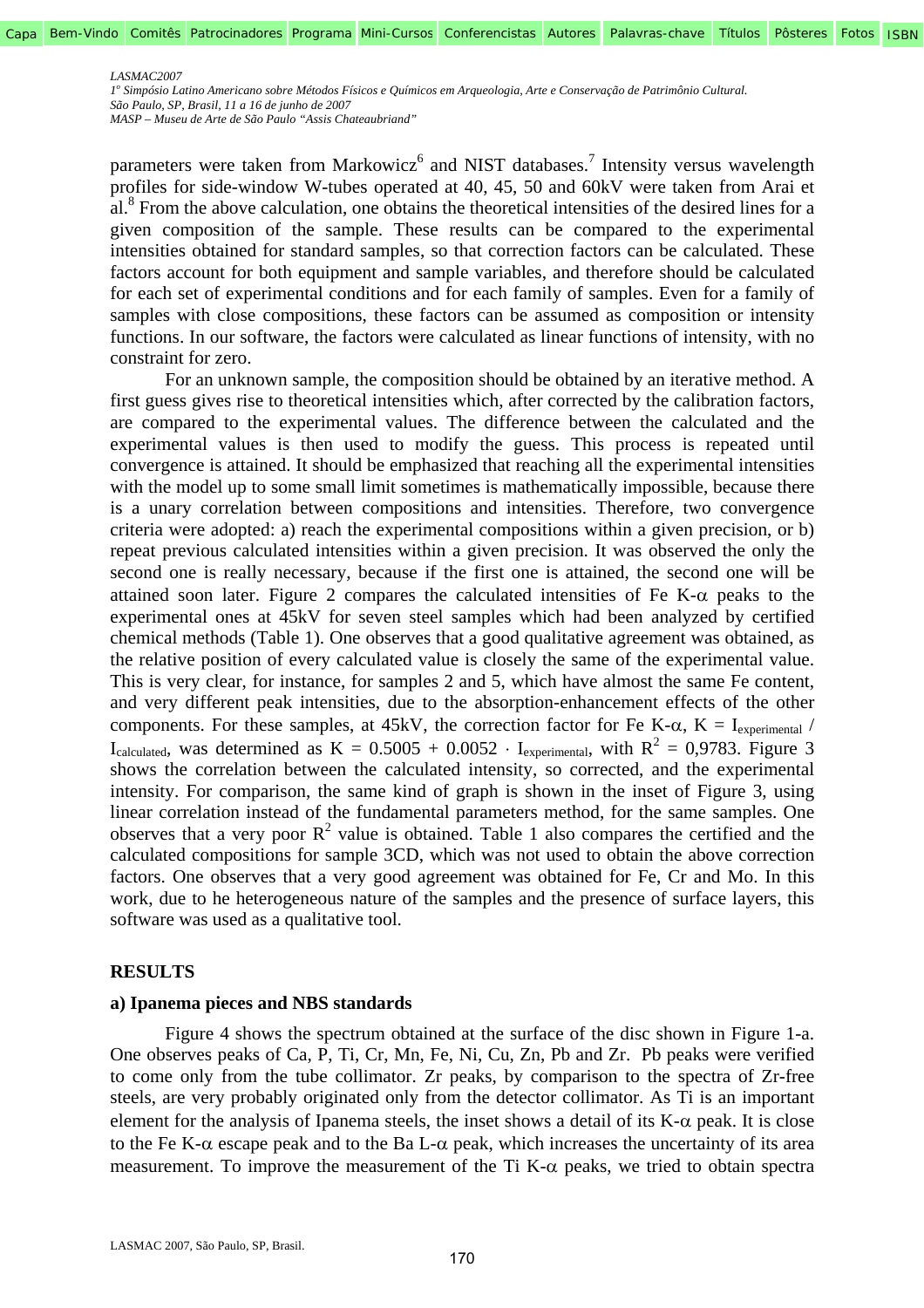*1o Simpósio Latino Americano sobre Métodos Físicos e Químicos em Arqueologia, Arte e Conservação de Patrimônio Cultural. São Paulo, SP, Brasil, 11 a 16 de junho de 2007* 

*MASP – Museu de Arte de São Paulo "Assis Chateaubriand"* 

with lower Fe K- $\alpha$  escape peaks. Lower tube current or Cr filters were not effective, but a substantial reduction of the relative intensity of Fe K- $\alpha$  was obtained using secondary Cr emission. Figure 5-a shows the Ti K- $\alpha$  and the Fe K- $\alpha$  escape peaks obtained with the conventional configuration in a section of the Ipanema steel pin, while Figure 5-b shows the same spectrum obtained with secondary Cr emission. The relative area of the Fe K- $\alpha$  escape peak decreased 2.3 times, compared to the Ti K-α peak. The relative uncertainty of the Ti Kα area decreased correspondently: in the conventional arrangement, the area was 286 ± 48 counts, while in the special arrangement it was  $748 \pm 44$  counts.

So, in order to semiquantitatively evaluate the Ti content of the Ipanema samples, five steel standards (NBS Reference Material 1261a, 1262a, 1263a, 1264a and 1265a) were analyzed using the same secondary Cr configuration. As those standards are low-alloy steels, the absorption and enhancement effects on them are mainly due to Fe and, thus, very similar, so that an almost linear relationship was obtained between the Ti intensities and its contents (Figure 6). This kind of behavior was confirmed by simulation with our fundamentals parameters software. On the other side, both experiment and software showed that such a linear agreement is not obtained with a high-Cr steel (Euronorm – CRM 298-1 duplex stainless steel, with 24.72%Cr and 0.0014%Ti), as Cr strongly enhances Ti K lines.

Applying the linear correlation factor shown in Figure 6, one can obtain an estimate of the Ti content in the Ipanema samples. For the section of the pin, the Ti area was 650 counts, when analyzed with the special arrangement. So, one can estimate a Ti content around 0.2%. For the same pin, but analyzed at the surface, the area was 5.6 times smaller, 116 counts, what can be attributed to the presence of corrosion products and deposits on the steel. For the bar and the disc, also analyzed without sectioning, the areas are 13 and 932 counts, respectively. If we suppose that the Ti content was similarly underestimated (5.6 times), its value in the disc would be around 1%, and almost zero in the bar.

Ca, Mn, Ni, Cu and Zn peak areas in Ipanema pieces are summarized in Figure 7. Mn and Cu are present in all the pieces. Ca is probably only present in the external deposits, so it was not observed in the section of the pin. Zn is not present in the pin, and Ni is not present in the bar. Light elements as P, Si and Al show very weak peaks when their contents are below 5-10% (P K-α peak, additionally, is very close to the Zr L-α peak, which comes from the detector collimator).

### **c) The door bolt**

In the main body of the door bolt a small region was cleaned and polished in order to be observed in an optical microscope. Figure 8 shows the observed microstructure, which is basically composed of pearlite and equiaxed ferrite. Image analysis indicates that the steel has approximately 36% pearlite, which corresponds to  $0.25 - 0.30$  weight % C. The grain size is heterogeneous and there are some acicular phases. This recrystallized structure suggests that the material was hot-hammered and then air-cooled, so that the high-temperature austenite phase transformed into pearlite and ferrite. No inclusions were found, what suggests the piece may have been made from refined bars. The EDXRF analysis of this polished region showed only Fe (Figure 9-a), what is coherent with the microstructure. Analyses of the adjacent regions, which were not polished, revealed also the presence of P, Cl, Ca, Cu and high Zn (Figure 9-b). In the other two pieces, the Zn peak was even higher, and S was observed. The presence of Cu and Zn in the surface of the pieces probably is due to old paint layers which are mixed to the corrosion products. One may conclude that the surface analysis of pieces which had been painted in the past only is useful, from the metallurgical point of view, if some preparation of the surface is done.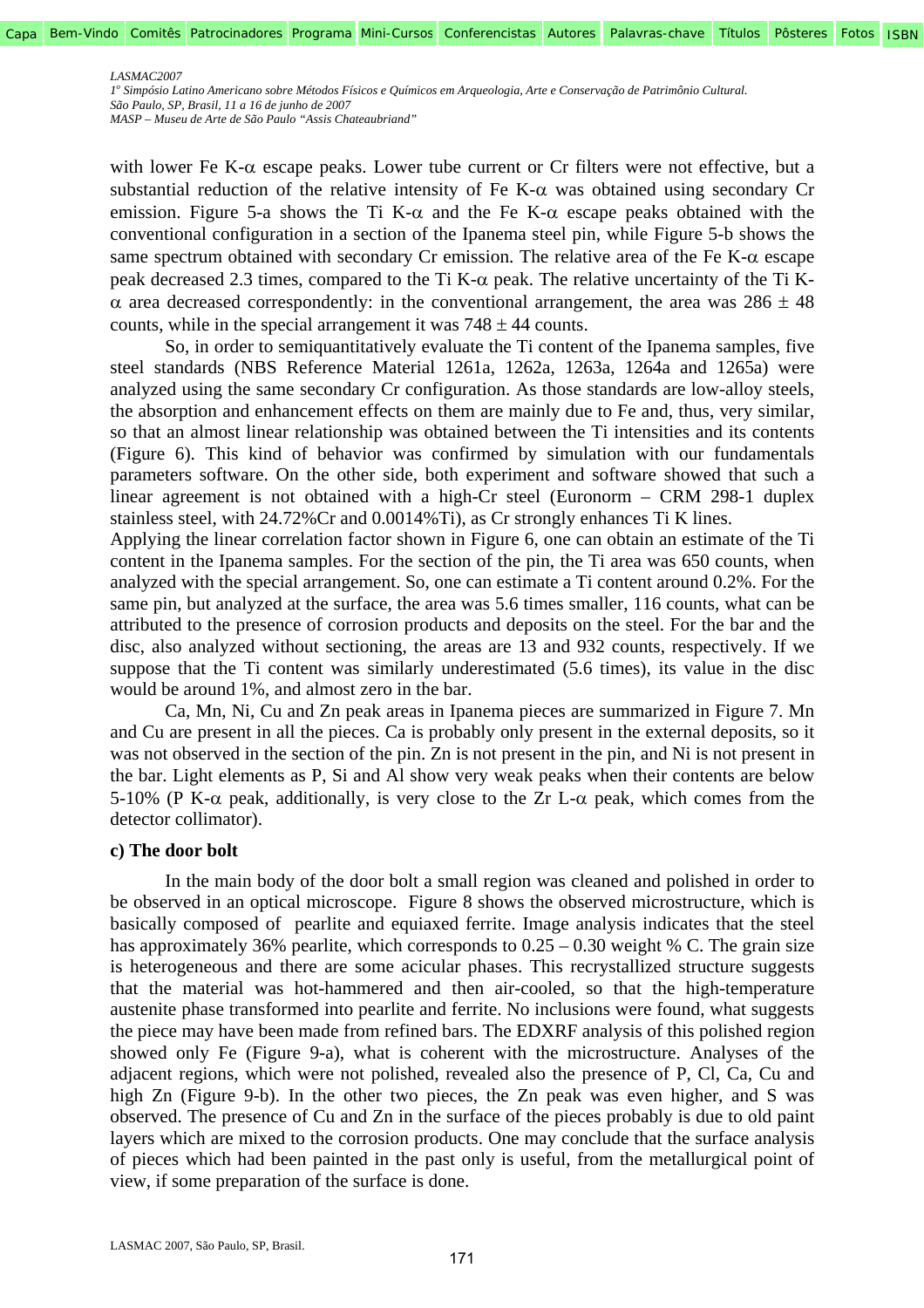*1o Simpósio Latino Americano sobre Métodos Físicos e Químicos em Arqueologia, Arte e Conservação de Patrimônio Cultural. São Paulo, SP, Brasil, 11 a 16 de junho de 2007 MASP – Museu de Arte de São Paulo "Assis Chateaubriand"* 

## **CONCLUSIONS**

The software developed for quantitative analysis was able to obtain good values for Fe, Cr and Fe contents in homogeneous alloy-steels. For the analysis of heterogeneous pieces, it can be used as a qualitative tool. The use of secondary fluorescence emission was successful for increasing the Ti K- $\alpha$  intensity in relation to the Fe K- $\alpha$  escape peaks intensity, thus allowing an increase of more than three times in the precision of the area measurement. Estimates of Ti content, assuming that the effect of the corrosion layer was similar in the different Ipanema pieces, suggests values around 1%Ti for one of the pieces. In the analysis of a 19<sup>th</sup>-Century door bolt, no detectable amount of other metals than Fe were found. Analysis of unpolished surfaces of the pieces was not very useful, because the elements pertaining to old paint layers, as Cu and Zn, are presently incrusted on the corrosion products and cannot be distinguished from alloy constituents.

**Acknowledgements:** the authors acknowledge FAPESP and PIBIC-CNPq for financial support.

# **REFERENCES**

1. Gomes F M. *História da Siderurgia no Brasil*. Editora da Universidade de São Paulo: São Paulo, 1983.

2. Felicíssimo Jr J. *História da Siderurgia de São Paulo, seus personagens, seus feitos*. Associação Brasileira de Metais: 1969.

3. International Atomic Energy Agency. 2005. http://www.ieae.org [April 2005].

4. Shiraiwa T, Fujino N. *Bull. Chem. Soc. Jpn.* 1967; **40**: 2289-2296.

5. Criss JW, Birks LS. *Anal. Chem.* 1968; **40**: 1080-1086.

6. Markowicz A A. X-ray Physics, In *Handbook of X-Ray Spectrometry. Methods and Techniques.* Markowicz A A and Van Grieken R E (eds.). M. Decker: N.York, 1993; 1-73.

7. National Institute of Standards and Technology. http://www.physics.nist.gov [Jan 2007]

8. Arai T, Shoji T, Omote K. *Adv. X-Ray Anal.* 1986; **29**: 413-426.

|                      |                     | v    | Cr   | Fe    | Mo   | W    |
|----------------------|---------------------|------|------|-------|------|------|
| used as<br>standards | 1CD                 | 0.54 | 3.22 | 91.56 | 2.29 | 2.39 |
|                      | 2CD                 | 2.58 | 3.88 | 88.14 | 2.54 | 2.87 |
|                      | 4CD                 | 2.08 | 4.04 | 83.07 | 4.58 | 6.24 |
|                      | 5CD                 | 0.86 | 2.23 | 88.31 | 7.34 | 1.26 |
|                      | 6CD                 | 2.23 | 3.31 | 84.60 | 8.06 | 1.79 |
|                      | 7CD                 | 1.22 | 3.27 | 85.78 | 4.59 | 5.14 |
|                      | 8CD                 | 0.74 | 3.26 | 85.38 | 4.95 | 5.68 |
| used as<br>unknown   | 3CD - certified (%) | 0.74 | 3.26 | 85.35 | 4.87 | 5.79 |
|                      | 3CD - obtained (%)  | 0.67 | 3.22 | 85.21 | 4.86 | 6.05 |

**Table 1.** Composition of alloy steel standard samples (weight %)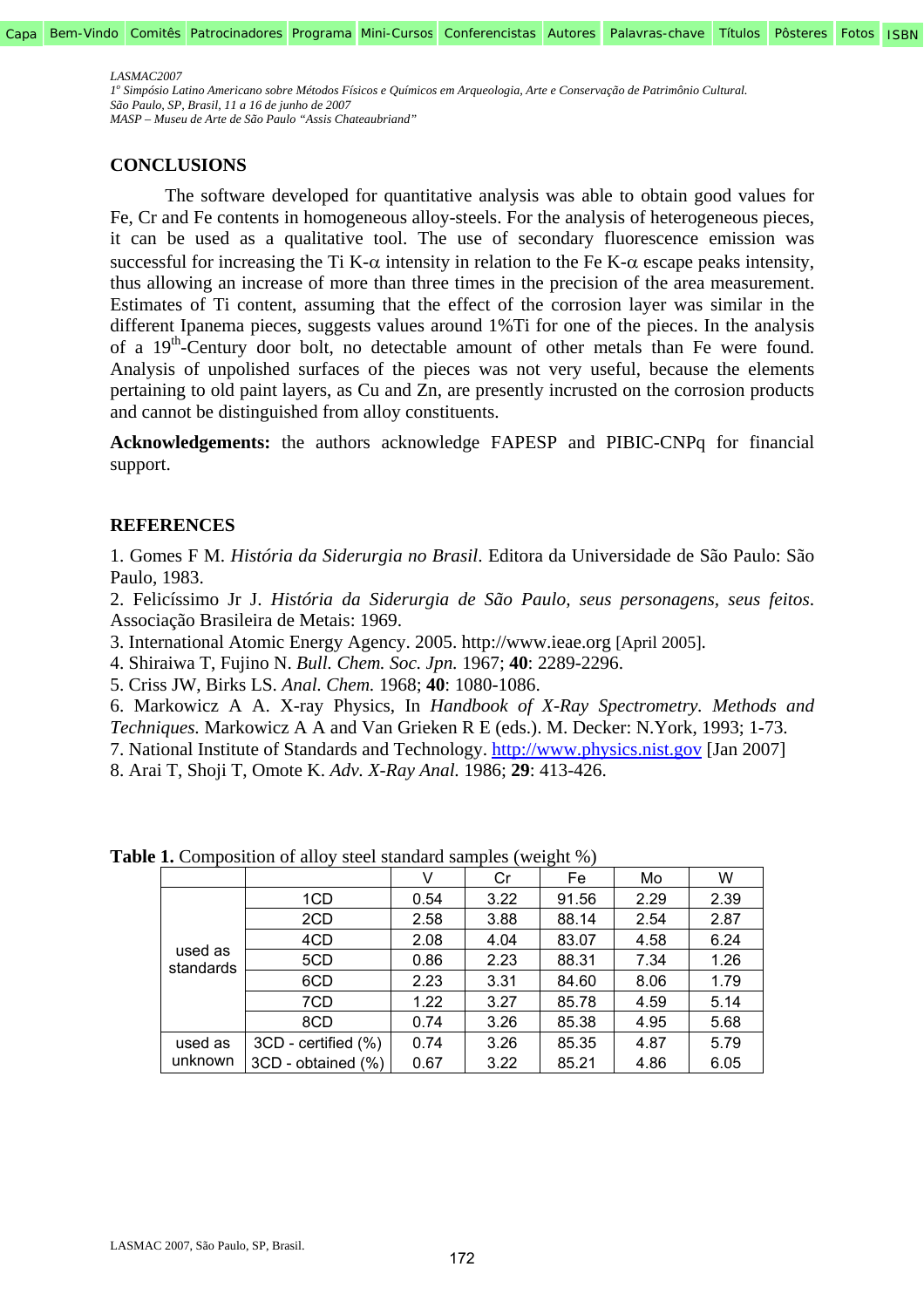*1o Simpósio Latino Americano sobre Métodos Físicos e Químicos em Arqueologia, Arte e Conservação de Patrimônio Cultural. São Paulo, SP, Brasil, 11 a 16 de junho de 2007* 



Figure 1. a) Three pieces from Ipanema steelplant. b) Door bolt.



**Figure 2.** Fe K- $\alpha$  intensities calculated by the software and experimental intensities versus the certified concentrations. Measurements made at 45kV.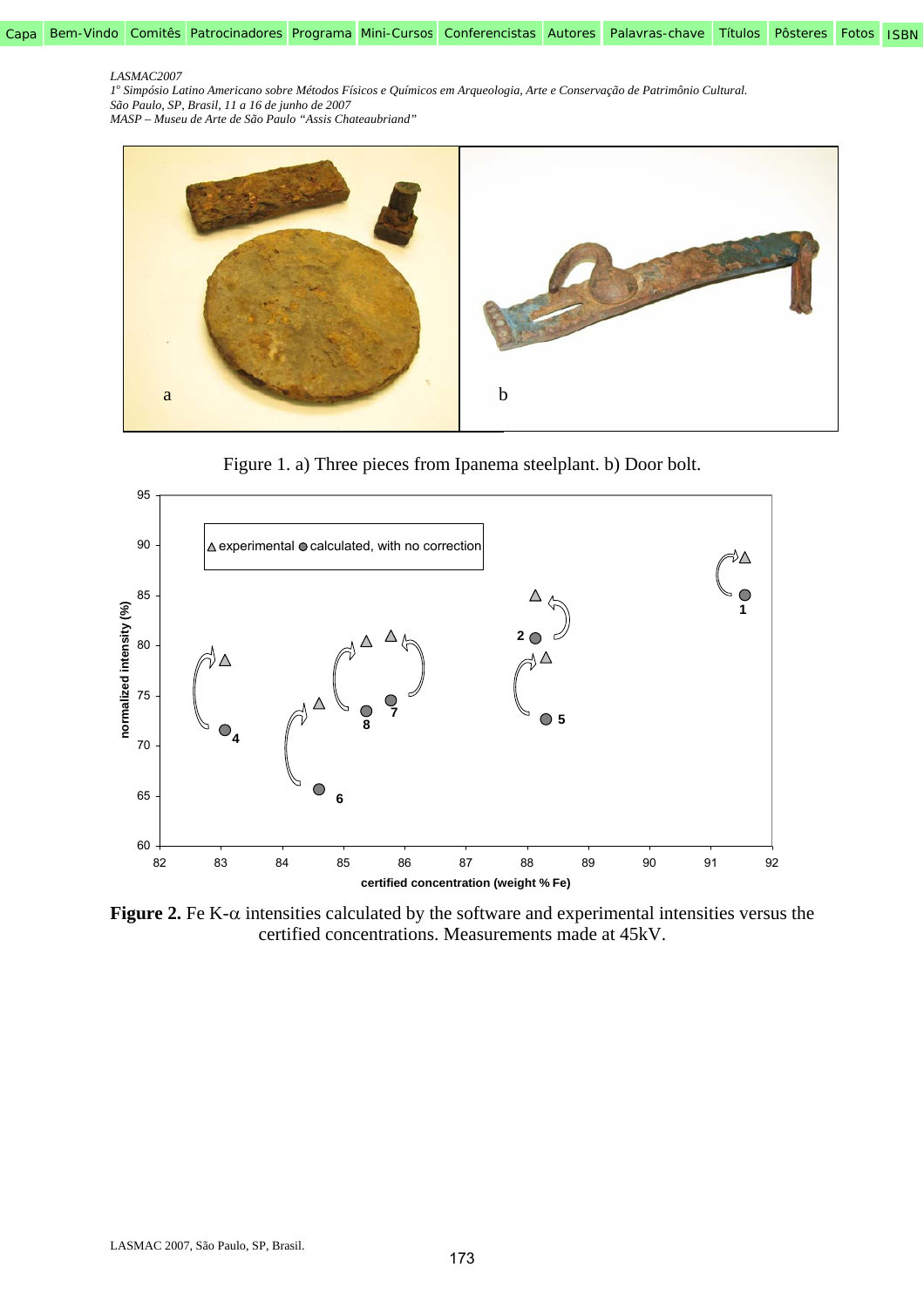Capa Bem-Vindo Comitês Patrocinadores Programa Mini-Cursos Conferencistas Autores Palavras-chave Títulos Pôsteres Fotos ISBN

#### *LASMAC2007*

*1o Simpósio Latino Americano sobre Métodos Físicos e Químicos em Arqueologia, Arte e Conservação de Patrimônio Cultural. São Paulo, SP, Brasil, 11 a 16 de junho de 2007* 



**Figure 3.** Fe K- $\alpha$  experimental intensity versus calculated intensity after calibration correction, using the fundamental parameters method. In the inset, a similar graph, using a single regression method.



**Figure 4.** Spectrum of the Ipanema disc surface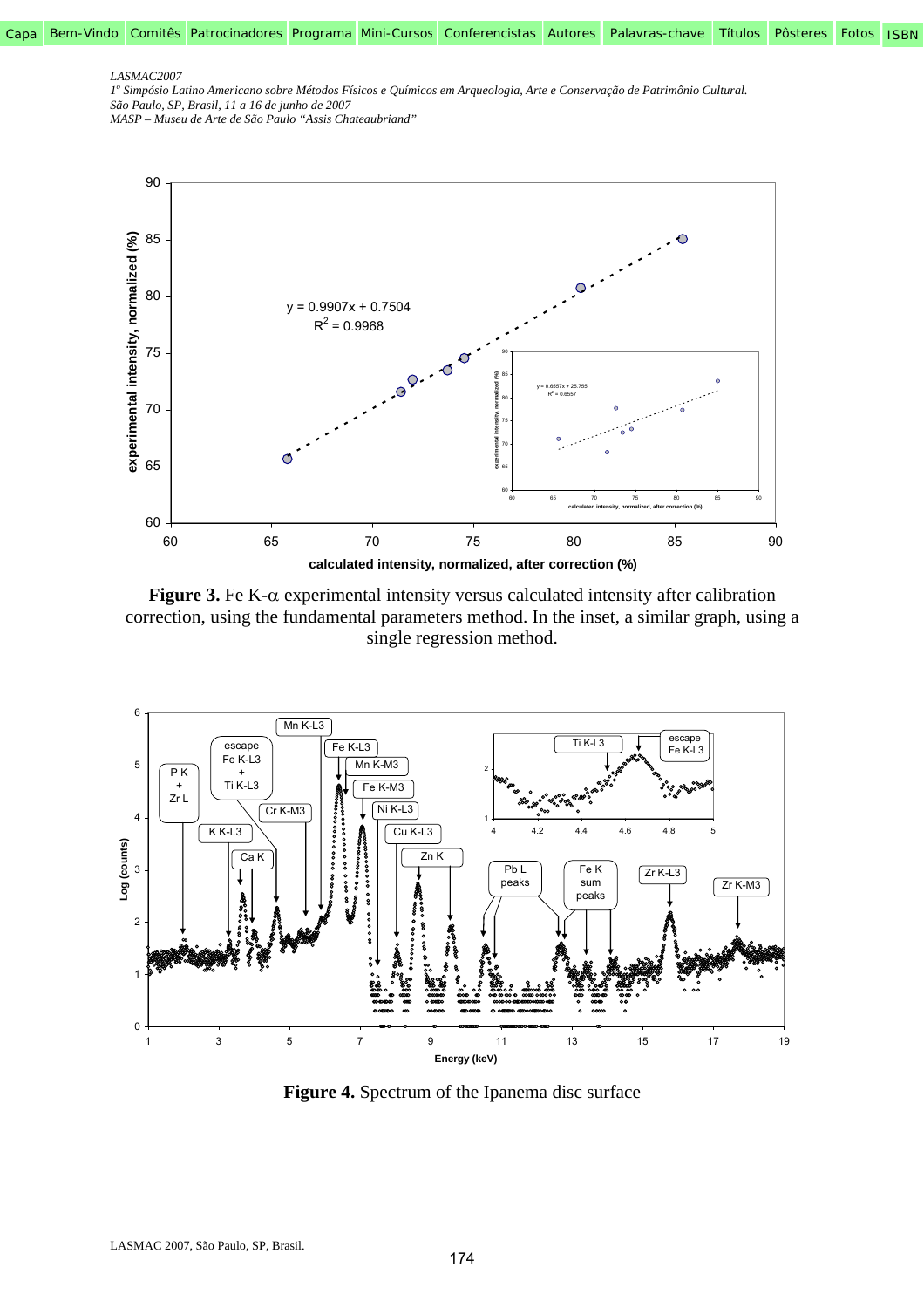Capa Bem-Vindo Comitês Patrocinadores Programa Mini-Cursos Conferencistas Autores Palavras-chave Títulos Pôsteres Fotos ISBN

#### *LASMAC2007*

*1o Simpósio Latino Americano sobre Métodos Físicos e Químicos em Arqueologia, Arte e Conservação de Patrimônio Cultural. São Paulo, SP, Brasil, 11 a 16 de junho de 2007* 



Figure 5. Ti and escape Fe peaks in the spectrum of the polished section of Ipanema pin. a) Obtained with the conventional arrangement. b) Obtained with the special arrangement.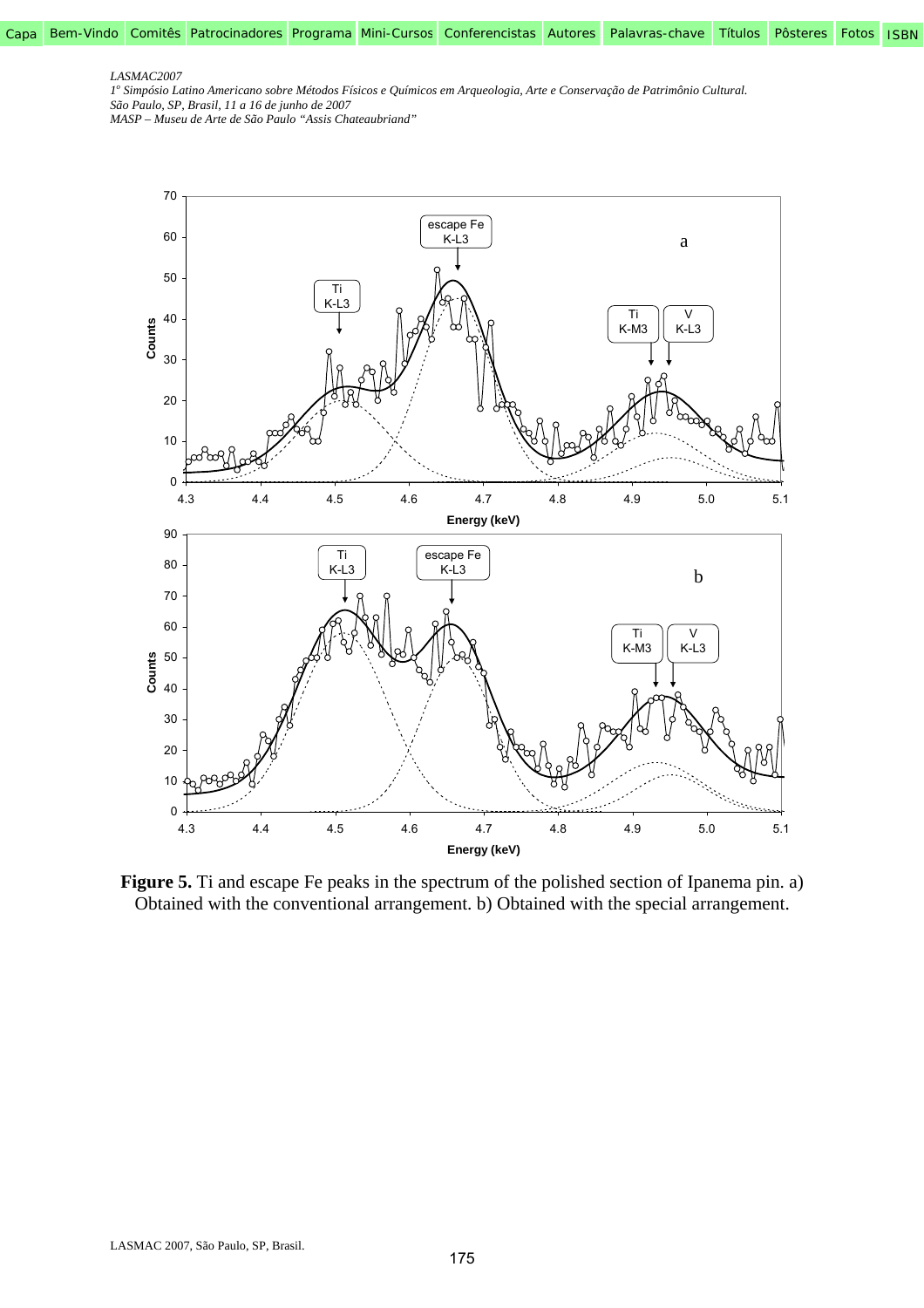Capa Bem-Vindo Comitês Patrocinadores Programa Mini-Cursos Conferencistas Autores Palavras-chave Títulos Pôsteres Fotos ISBN

#### *LASMAC2007*

*1o Simpósio Latino Americano sobre Métodos Físicos e Químicos em Arqueologia, Arte e Conservação de Patrimônio Cultural. São Paulo, SP, Brasil, 11 a 16 de junho de 2007* 



**Figure 6.** Area of the Ti K- $\alpha$  peaks obtained with the special arrangement versus the certified content, for five NBS low-alloy steel standards.



**Figure 7.** Areas of the K- $\alpha$  peaks, in log scale, for a qualitative comparison of the content of Ca, Mn, Ni, Cu and Zn in the Ipanema pieces. a) polished region of the pin; b) external surface of the pin; c) disc; d) bar.